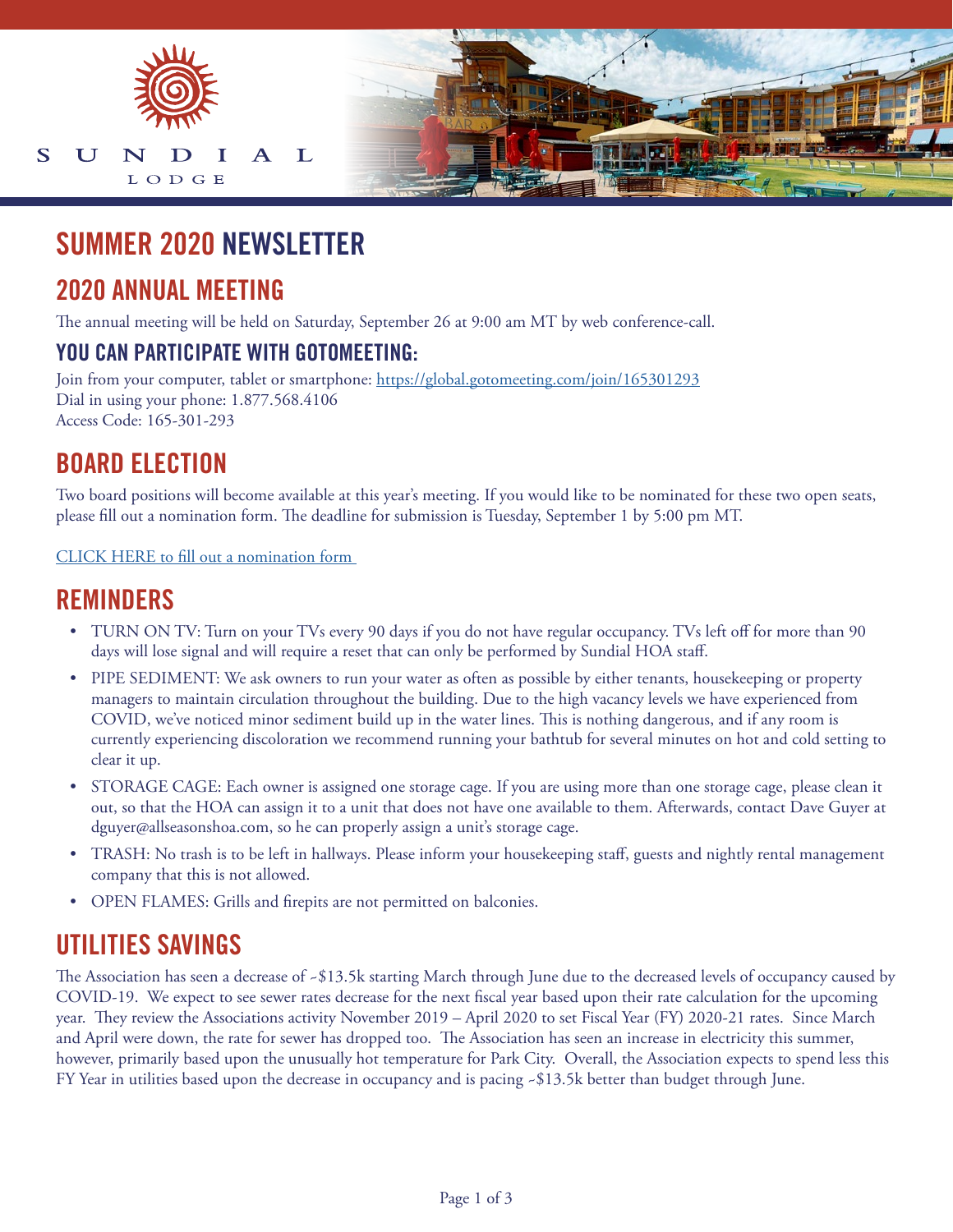# **FRONT PLANTER BOX**

A new stone planter box has been installed in front of the fitness room window at the front of Sundial. This provides aesthetics, while preventing parking in the no parking zone.



## **VANDALISM**

Unfortunately, we have had at least 6 instances of elevator "call button" vandalism damage over the past 8 weeks, requiring maintenance to bring in your elevator contractor, Thyssen Krupp each time to repair. Vandalism is not covered under your service contract, and these have been costly repairs. If you witness anyone tampering with the elevator call buttons, inside the elevator cab or outside in the lobby area, please notify the Front Desk immediately.

# **FRONT DESK**

The HOA desk operated by All Seasons Resort Lodging in the Sundial lobby is open 24 hours- 7 days a week. The Vail Resorts front desk is currently closed. To contact the onsite desk for HOA and All Seasons Resort Lodging rental service needs dial (435)200-8700 or email SundialFD@asrlodging.com. Our staff members are wearing face masks and using plexiglass barriers to greet and welcome guests and owners to the property.

# **CVMA ENTERTAINMENT**

- Canyons Golf opened on June 26th and will close on October 11. No snack shack or cart service available.
- A new Japanese restaurant, called Kuchu Shabu, catering authentic Japanese shabu-shabu and ramen, opened at the Sundial Lodge commercial space across from Westgate's Drafts Burger Bar. It is open from 11:00 AM- 9:00 PM.
- 2020 Events currently canceled, including concert series, holiday activities, Tour of Utah, and Octoberfest.
- Bike Wash & Repair Station was installed near Drafts Burger Bar and the kids' play area/daycare.
- Canyons Village Connect will be back for Winter 2020/2021

#### **CONSTRUCTION**

- Pendry concrete to be poured for the next 3 months, with notice of early work to be given to owners and the front desk 24 hours in advance.
- Canyons Resort Drive is being widened to 2 lanes at the lower village roundabout. Adding 2 through lanes with a center turn lane from the Lower Village roundabout to SR224 Resort entry/exit. This is ongoing, to be completed this fall.
- Asphalt repairs completed in forum and concrete repairs at various areas around the resort.
- New 40' holiday tree planted in forum.